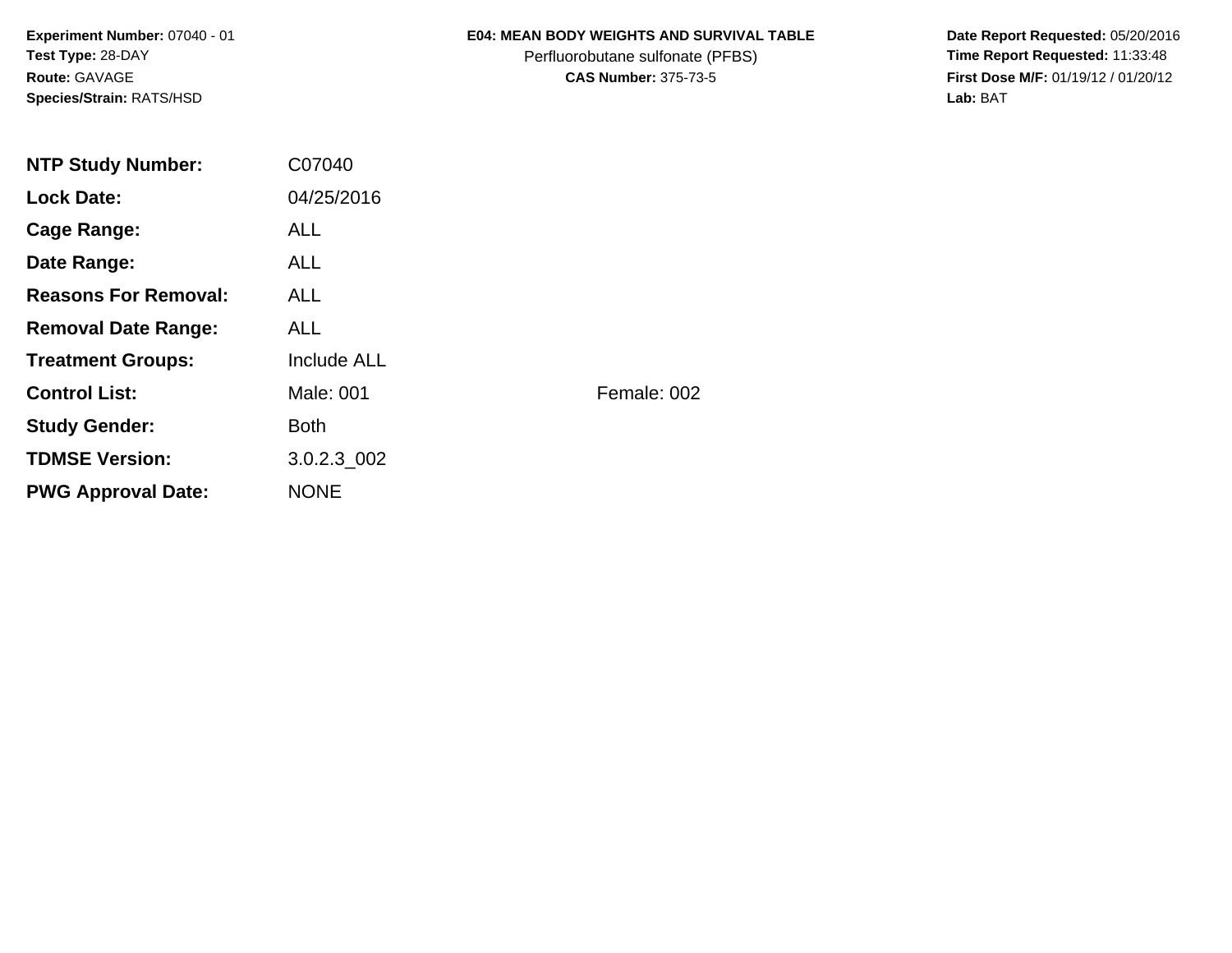**Experiment Number:** 07040 - 01**Test Type:** 28-DAY**Route:** GAVAGE**Species/Strain:** RATS/HSD

#### **E04: MEAN BODY WEIGHTS AND SURVIVAL TABLE**

# Perfluorobutane sulfonate (PFBS)<br>**CAS Number:** 375-73-5

 **Date Report Requested:** 05/20/2016 **First Dose M/F:** 01/19/12 / 01/20/12<br>**Lab:** BAT **Lab:** BAT

**MALE**

| <b>DAY</b>                |       | 0mg/kg/d M |       | 62.6mg/kg/d M   |    |             | 125mg/kg/d M    |    |       | 250mg/kg/d M |    |       | 500mg/kg/d M    |    |       | 1000mg/kg/d M   |    |
|---------------------------|-------|------------|-------|-----------------|----|-------------|-----------------|----|-------|--------------|----|-------|-----------------|----|-------|-----------------|----|
|                           | WT(G) | N          | WT(G) | %<br>OF<br>CNTL | Ν  | WT(G)       | ℅<br>OF<br>CNTL | N  | WT(G) | %<br>CNTL    | N  | WT(G) | %<br>OF<br>CNTL | N  | WT(G) | %<br>OF<br>CNTL | N  |
|                           | 262.7 | 10         | 263.8 | 100.4           | 10 | 265.3 101.0 |                 | 10 | 267.4 | 101.8        | 10 | 265.5 | 101.1           | 10 | 262.7 | 100.0           | 10 |
| 8                         | 284.9 | 10         | 282.4 | 99.7            | 10 | 290.0       | 101.8           | 10 | 291.4 | 102.3        | 10 | 284.2 | 99.8            | 10 | 265.8 | 93.3            | 9  |
| 15                        | 305.5 | 10         | 300.5 | 98.4            | 10 | 310.2 101.5 |                 | 10 | 312.2 | 102.2        | 10 | 295.5 | 96.7            | 10 | 254.3 | 83.3            | 8  |
| 22                        | 325.5 | 10         | 317.9 | 97.7            | 10 | 332.1       | 102.0           | 10 | 330.5 | 101.5        | 10 | 310.5 | 95.4            | 10 | 262.0 | 80.5            | -3 |
| <b>TERM</b><br><b>SAC</b> | 341.5 | 10         | 335.2 | 98.2            | 10 | 349.0 102.2 |                 | 10 |       | 348.2 102.0  | 10 | 317.4 | 93.0            | 10 |       |                 |    |

\*\*\* END OF MALE \*\*\*